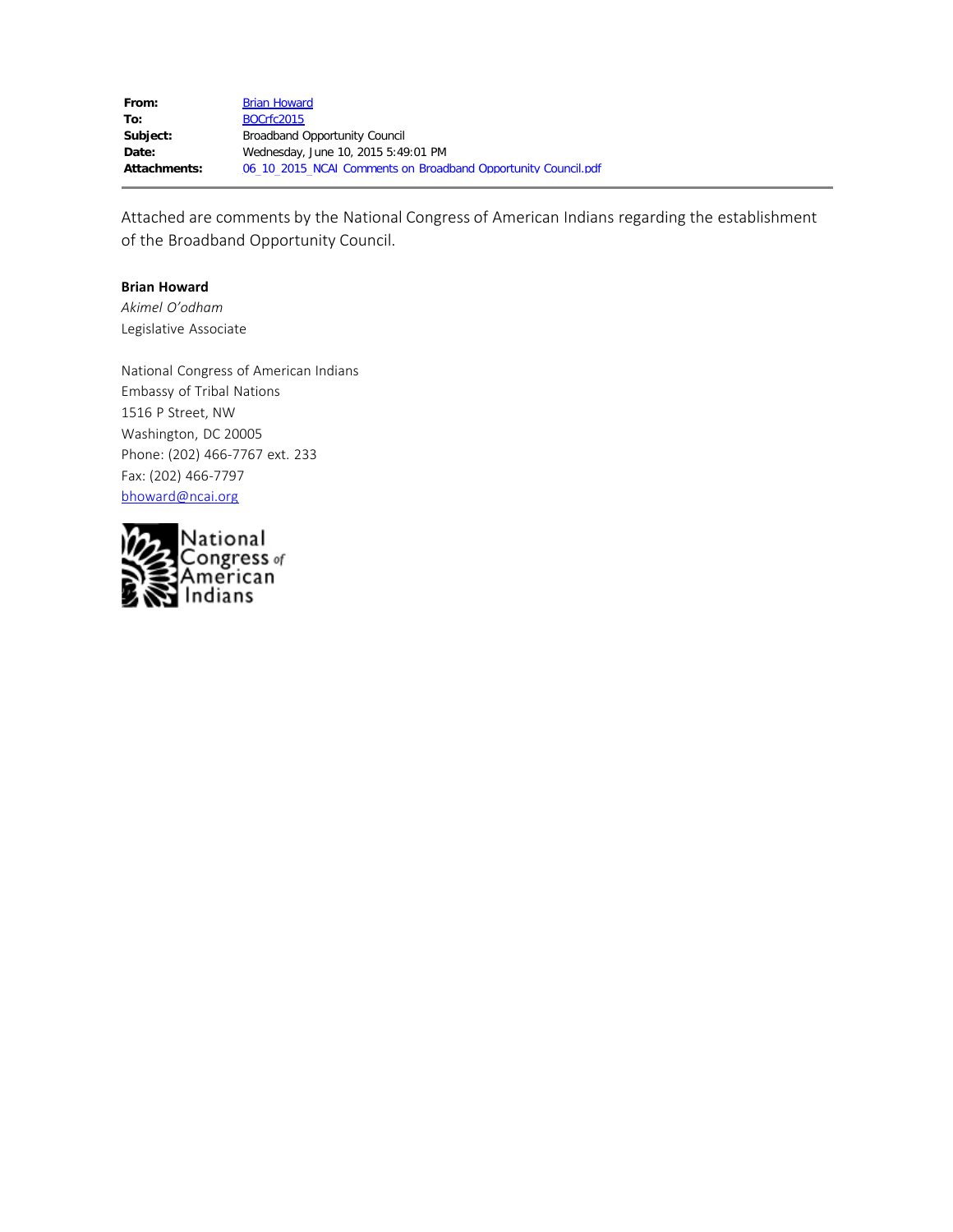

**EX E C UT I VE CO MMIT TE E**

PRESIDENT **Brian Cladoosby** *Swinomish Tribe*

FIRST VICE-PRESIDENT **Randy Noka** *Narragansett Tribe*

RECORDING SECRETARY **Aaron Payment** *Sault Ste. Marie Tribe of Chippewa Indians of Michigan*

TREASURER **Dennis Welsh, Jr.** *Colorado River Indian Tribes*

**RE G IO N AL VI C E-PR ES I DE NT S**

ALASKA **Jerry Isaac** *Native Village of Tanacross*

EASTERN OKLAHOMA **S. Joe Crittenden** *Cherokee Nation*

GREAT PLAINS **Leander McDonald** *Spirit Lake Nation*

MIDWEST **Roger Rader** *Pokagon band of Potawatomi* 

**NORTHEAST Lance Gumbs** *Shinnecock Indian Nation*

**NORTHWEST Fawn Sharp** *Quinault Indian Nation*

PACIFIC **Rosemary Morillo** *Soboba Band of Luiseno Indians*

ROCKY MOUNTAIN **Ivan Posey** *Shoshone Tribe*

**SOUTHEAST Ron Richardson** *Haliwa-Saponi Indian Tribe*

SOUTHERN PLAINS **Stephen Smith** *Kiowa Tribe*

SOUTHWEST **Manuel Heart** *Ute Mountain Ute Tribe*

WESTERN **Arlan Melendez** *Reno Sparks Indian Colony*

EXECUTIVE DIRECTOR **Jacqueline Johnson Pata** *Tlingit*

#### **NCAI HEADQUARTERS**

1516 P Street, N.W. Washington, DC 20005 202.466.7767 202.466.7797 fax www.ncai.org

# **N A T I O N A L C O N G R E S S O F A M E R I C A N I N D I A N S**

June 10, 2015

Lawrence Strickling Lisa Mensah Asst. Secretary for Communications Under Secretary for Rural & Information Development U.S. Department of Commerce U.S. Department of Agriculture 1401 Constitution Avenue NW 1400 Independence Ave SW Washington, DC 20230 Washington, DC 20250

# **RE: COMMENTS TO THE U.S. DEPARTMENT OF AGRICULTURE AND THE NATIONAL TELECOMMUNICATIONS AND INFORMATION ADMINISTRATION ON THE ESTABLISHMENT OF THE BROADBAND OPPORTUNITY COUNCIL**

Dear Mr. Strickling and Ms. Mensah,

On behalf of the National Congress of American Indians (NCAI), the oldest, largest, and most representative organization of American Indian and Alaska Native tribal governments, I respectfully submit these comments regarding the establishment of the Broadband Opportunity Council. Indian Country continues to experience disparate levels of access to wired and wireless broadband services, and we are hopeful that tribal matters are provided serious consideration to increase deployment and adoption rates on tribal lands.

While we are pleased that such a comprehensive list of federal departments and agencies will be joining the Broadband Opportunity Council, NCAI would strongly recommend that the White House request that the Federal Communications Commission (FCC) is represented on the Council as well. Established by the Communications Act of 1934, the FCC operates as an independent, regulatory agency of the federal government and its primary role is the development and enforcement of rules regulating interstate and international communications over radio, television, satellite and cable.

As a regulatory agency, the FCC plays a pivotal role in telecommunications deployment and sustainability in the nation by way of the Universal Service Fund (USF). Due to the vital subsidies the USF provides to telecommunications carriers for the purposes of deploying to high cost areas, subsidizing low-income individuals, supporting rural healthcare services, and connecting schools and libraries, it is absolutely crucial that the FCC and Universal Service Administrative Company be involved with the Broadband Opportunity Council.

In addition to recommending that the FCC be represented on the Council, the First Responder Network Authority (FirstNet) should also be advised and included in such discussions. NCAI has long been engaged with the National Telecommunications & Information Administration (NTIA) and the FirstNet Authority regarding tribal concerns related to broadband deployment. Also, since FirstNet has struggled with determining how to include tribes and tribal interests in the upcoming deployment of a nationwide public safety network, this independent authority established under NTIA would benefit from increased interaction with federal agencies that have a longer history of interaction with tribal nations.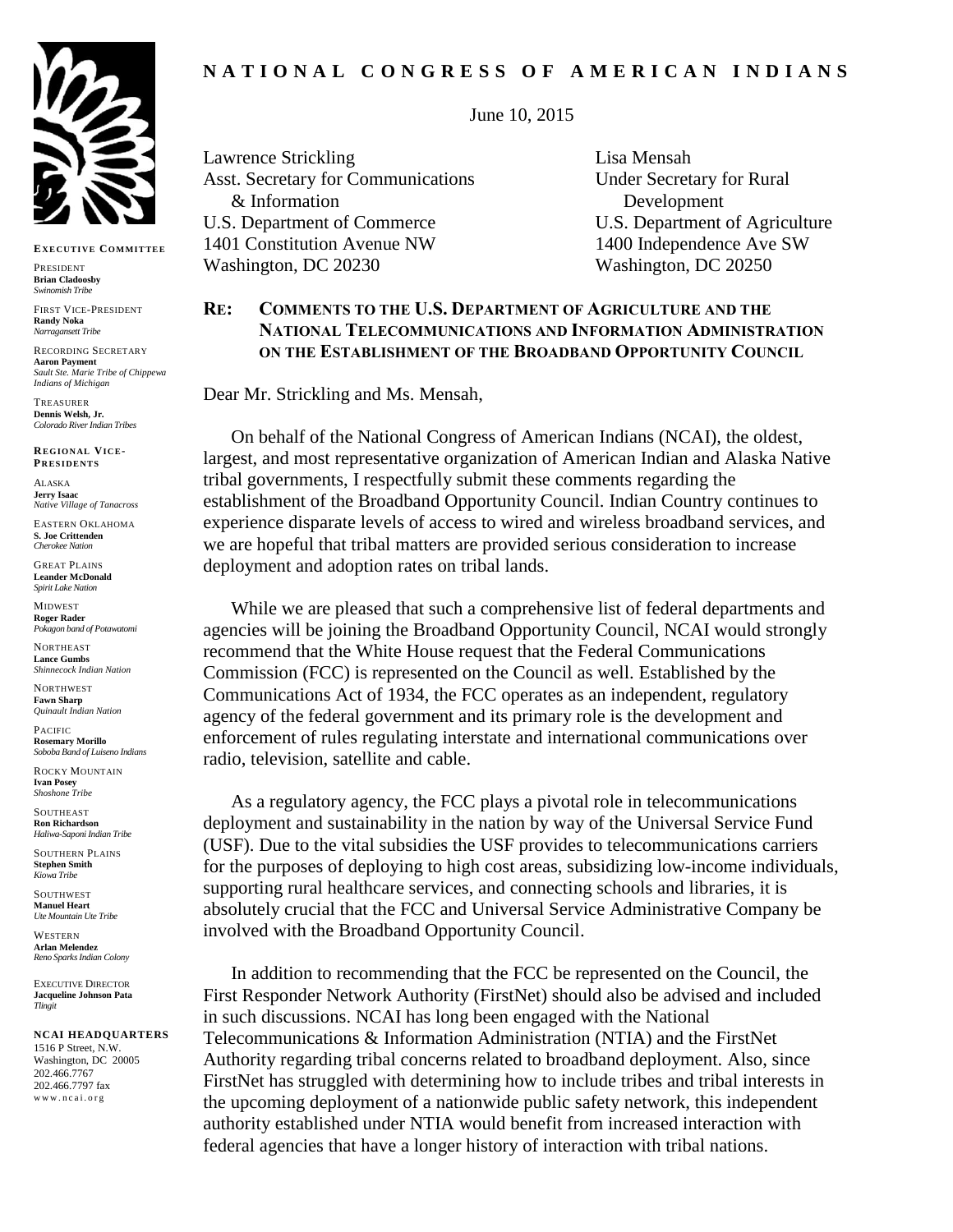# **BACKGROUND: TRIBALLY-OWNED AND OPERATED ETC COMPANIES**

The U.S. continues to be a global leader in the technology and wireless industries. However, access to telecommunications infrastructure and services in rural and tribal lands continues to lag behind the nation overall. There are still significant barriers to tribal lands receiving this vital infrastructure and residents being able to access it at affordable rates. Of the 566 federallyrecognized tribes in the U.S., there are ten tribally-owned and operated eligible telecommunications carriers (ETCs). These ten tribal ETCs receive USF support to maintain their operations but many of them were funded by USDA loan or grant programs, stimulus funding under the *American Recovery and Reinvestment Act of 2009* (P.L. 111-5), or by other federal and non-federal programs or financing options:<sup>1</sup>

- Cheyenne River Sioux Tribe Telephone Authority
- Gila River Telecommunications, Inc. Hopi Telecommunications, Inc.
- Mescalero Apache Telecommunications, Inc.
- San Carlos Apache Telecommunications, Inc.

 $\overline{a}$ 

- Fort Mojave Telecommunications, Inc.
- 
- Saddleback Communications (Salt River Pima-Maricopa Indian Community)
- Standing Rock Telecommunications, Inc.
- Tohono O'odham Utility Authority Warm Springs Telecommunications Company

Many of the tribal telecos were established out of necessity by their respective tribal governments due to tribal lands being constantly overlooked by surrounding telecommunications providers. While many were created to provide basic telephone services, and are in the process of installing network upgrades for broadband services, Standing Rock Telecommunications, Inc. (SRTI) operates as the only tribally-owned and operated commercial mobile radio service provider. In addition to obtaining spectrum licenses from carriers that failed to provide wireless services on tribal lands, SRTI was also designated by the FCC as an ETC throughout the entire Standing Rock Sioux Reservation in 2011. This tribal ETC designation was the first time the FCC had authorized a tribal telecommunications company to serve rural partial wire centers in order to provide mobile services throughout the entire reservation.

Many tribes have their own IT Departments within their governments and respective business enterprises, but tribally-owned and operated ETC companies providing residential or commercial services to residents on tribal lands is fairly limited in Indian Country. Tribes have also experienced challenges in working with and coordinating with non-tribal telephone and cellular companies to identify sparse population centers in need of telecommunications services. In order to fully address these telecommunications disparities tribal representatives and interests must be included in the proceedings and undertakings initiated by the Broadband Opportunity Council. The advancement of tribal-centric objectives and recommendations will be vital to bridging the Digital Divide in Indian

<sup>1</sup> *See* Federal Communications Commission. "Federal Communications Commission Office of Native Affairs and Policy: 2012 Annual Report". Pg. 50. Released March 25, 2013. *Available* at [http://www.fcc.gov/document/office](http://www.fcc.gov/document/office-native-affairs-and-policy-2012-annual-report)[native-affairs-and-policy-2012-annual-report.](http://www.fcc.gov/document/office-native-affairs-and-policy-2012-annual-report)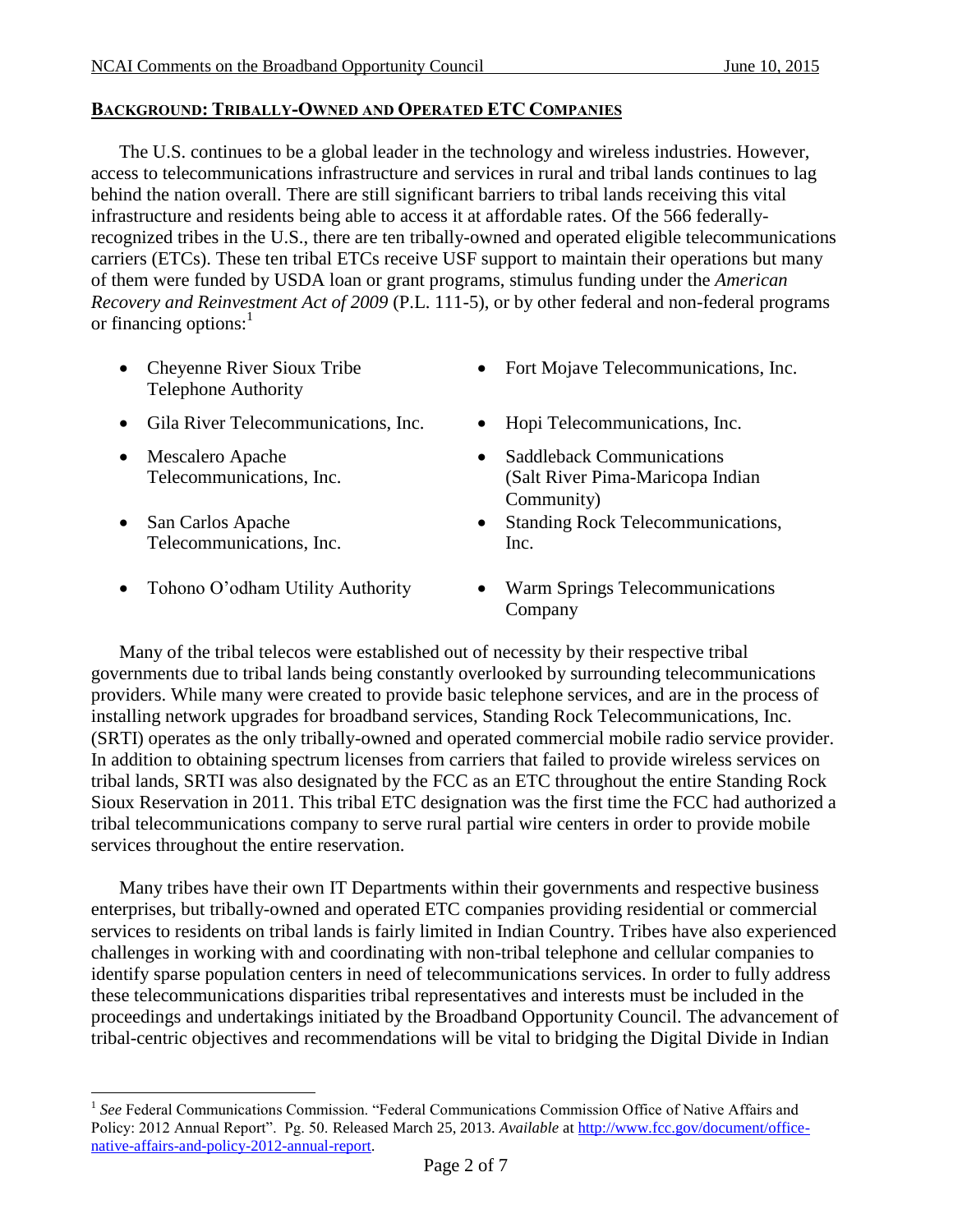Country and thereby create new opportunities to access next-generation technologies for tribal education, healthcare, economic development, and governance.

### **COMMUNICATION AND COORDINATION WITH TRIBAL NATIONS AND ENTITIES**

Many of the questions included in the Notice pose questions regarding about how to communicate and coordinate with multiple stakeholders, including tribal governments. The federal government must be proactive in its outreach to Indian Country by way of hosting trainings, workshops, and consultations. These actions are vital to obtaining the very recommendations and input required to bring telecommunications services to unserved and underserved tribal lands and residents. When adequately staffed and funded, the FCC's Office of Native Affairs and Policy held numerous trainings, workshops, and consultations in specific regions of Indian Country. This onsite coordination and consultation with tribes has enabled federal officials to see first-hand the issues hindering tribal access to broadband services and next generation technologies. The U.S. Department of Agriculture (USDA) has also highlighted success stories of tribal entities that have participated in its various grant and loan programs. However, tribes need increased access to funding for technical assistance and workforce development to become partners in broadband deployment and adoption. The need for robust, high-speed telecommunications services on tribal lands has been well documented across federal agencies, but until adequate funds and training opportunities are provided for tribes and their citizens these needs will persist on tribal lands.

# **THE NEED FOR A COMPREHENSIVE STUDY OF TRIBAL TECHNOLOGY & TELECOMMUNICATIONS CAPABILITIES**

An area that needs to be improved across federal agencies is the collection of data regarding broadband availability, adoption rates, types of services available, and affordability of telecommunications services on tribal lands. There is a need for a comprehensive study on tribal technology and telecommunications capabilities to determine how to increase funding to bridge the Digital Divide on tribal lands. While it is well known that tribal and rural lands continue to remain the most disconnected areas of the nation, the data sets compiled by the Federal Communications Commission (FCC), the National Telecommunications & Information Administration (NTIA), and the U.S. Census Bureau all highlight different, if not competing statistics.

For instance, according to a 2012 FCC report, 48 percent of tribal lands in the lower 48 states lack access to fixed broadband networks.<sup>2</sup> The report goes on to highlight that less than 40 percent of Alaskan Village Areas, and 20 percent of Tribal Statistical Areas, similarly lack access to these services.<sup>3</sup> More recently, the FCC released its 2015 Broadband Progress Report stating that 63 percent of Americans residing on tribal lands lacked access to broadband speeds of 25 Mbps/3 Mbps.<sup>4</sup> A 2013 study conducted by the NTIA found that broadband adoption rates among urban American Indians and Alaska Natives hovers around 60 percent, while a 33 percent broadband adoption rate for rural tribal peoples ranked the lowest among all ethnic groups. The survey also found rural American Indian and Alaska Native groups had the lowest computer ownership rates compared to their urban counterparts.

 $\overline{a}$ 

<sup>2</sup> *See* Federal Communications Commission. Eighth Broadband Progress Report. Pg. 30. *Available* at [https://apps.fcc.gov/edocs\\_public/attachmatch/FCC-12-90A1.pdf](https://apps.fcc.gov/edocs_public/attachmatch/FCC-12-90A1.pdf)

<sup>3</sup> *Id*. Pg. 31.

<sup>4</sup> *See* Federal Communications Commission. *2015 Broadband Progress Report and Notice of Inquiry on Immediate Action to Accelerate Deployment*. Adopted January 29, 2015. Released February 4, 2015. *Available* a[t https://www.fcc.gov/reports/2015](https://www.fcc.gov/reports/2015-broadband-progress-report) [broadband-progress-report.](https://www.fcc.gov/reports/2015-broadband-progress-report)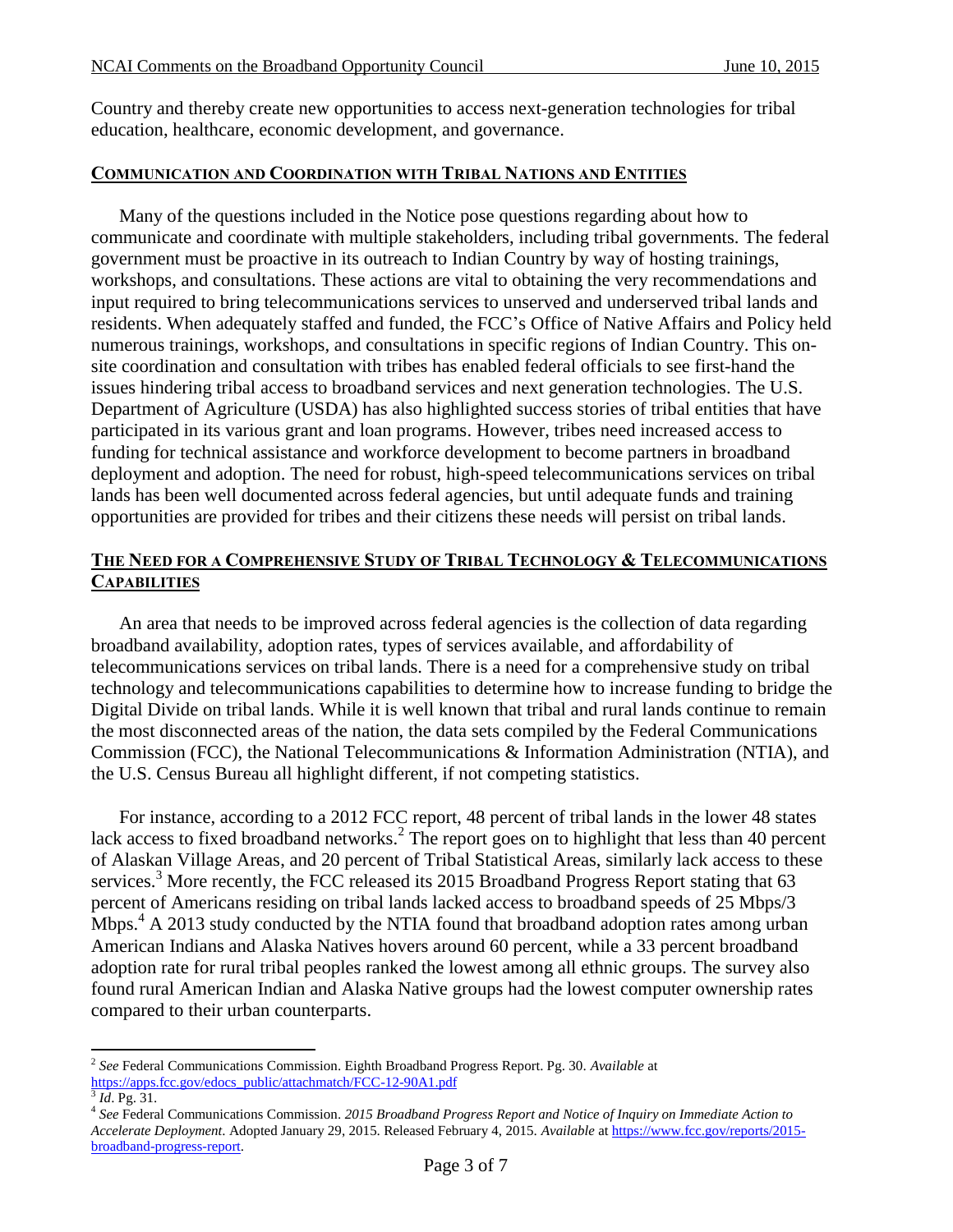

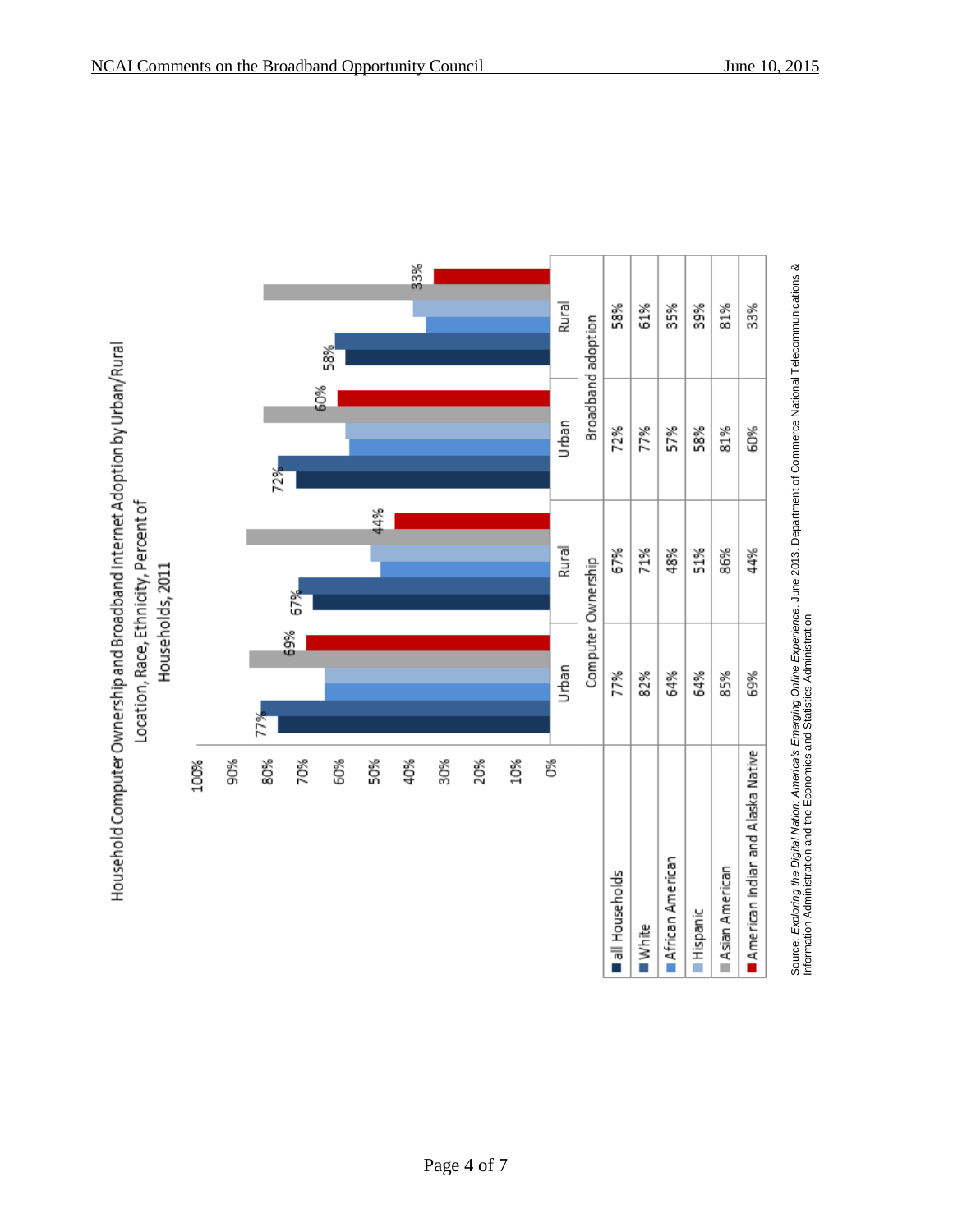Finally, recently released 2013 Census American Community Survey (ACS) data similarly found that American Indians and Alaska Natives overall, have higher rates of computer ownership and broadband Internet subscription rates compared to those residing on reservation and trust lands. However, according to the over 2013 Census ACS data, American Indians and Alaska Natives overall continue to have the lowest broadband Internet subscriptions and the highest group without an Internet subscription when compared to other ethnicities.





While all these data collection efforts over the years have demonstrated increases in tribal computer ownership and broadband adoption rates, there are still significant deficiencies in other areas. For instance, there are no reliable sources of data for wireless services and pricing on tribal lands. The Native Nations Broadband Map was meant to provide an ideal snapshot of a broad range of wireline and wireless services on tribal lands, but has failed to fulfill these goals. Much of the data that is used to populate the map is collected either through telecom carriers "self-reporting" areas they serve and the types of service(s) they offer, or through data collection efforts through state agencies or third-party contractors.

Originally the National Broadband Map initiative was created through the *American Recovery and Reinvestment Act of 2009* (P.L. 111-5) and offered grants through the State Broadband Initiative Program for the purposes of collecting telecommunications data. However, there was a major oversight in that the grants awarded were directed to the 50 states, five territories, the District of Columbia, or their designees—thereby effectively excluding direct tribal eligibility.<sup>6</sup> State agencies, or their contracted designees, were expected to also collect data on tribal lands, but some tribes refused to share data or allow outside entities onto tribal lands to collect this information. According to a 2012 U.S. Department of Commerce Performance Progress Report, the Gila River Indian Community of Arizona, and their tribally-owned and operated telecommunications carrier refused to share information with the State of Arizona and the National Telecommunications &

 $\overline{a}$ <sup>5</sup> Reporting overall American Indian/Alaska Native Alone (AIAN): 2,439,080. Reporting on Reservation and Trust Lands: 559,491. 6 *See* BroadbandUSA: Connecting America's Communities. State Broadband Initiative. *Available* at [http://www2.ntia.doc.gov/SBDD.](http://www2.ntia.doc.gov/SBDD)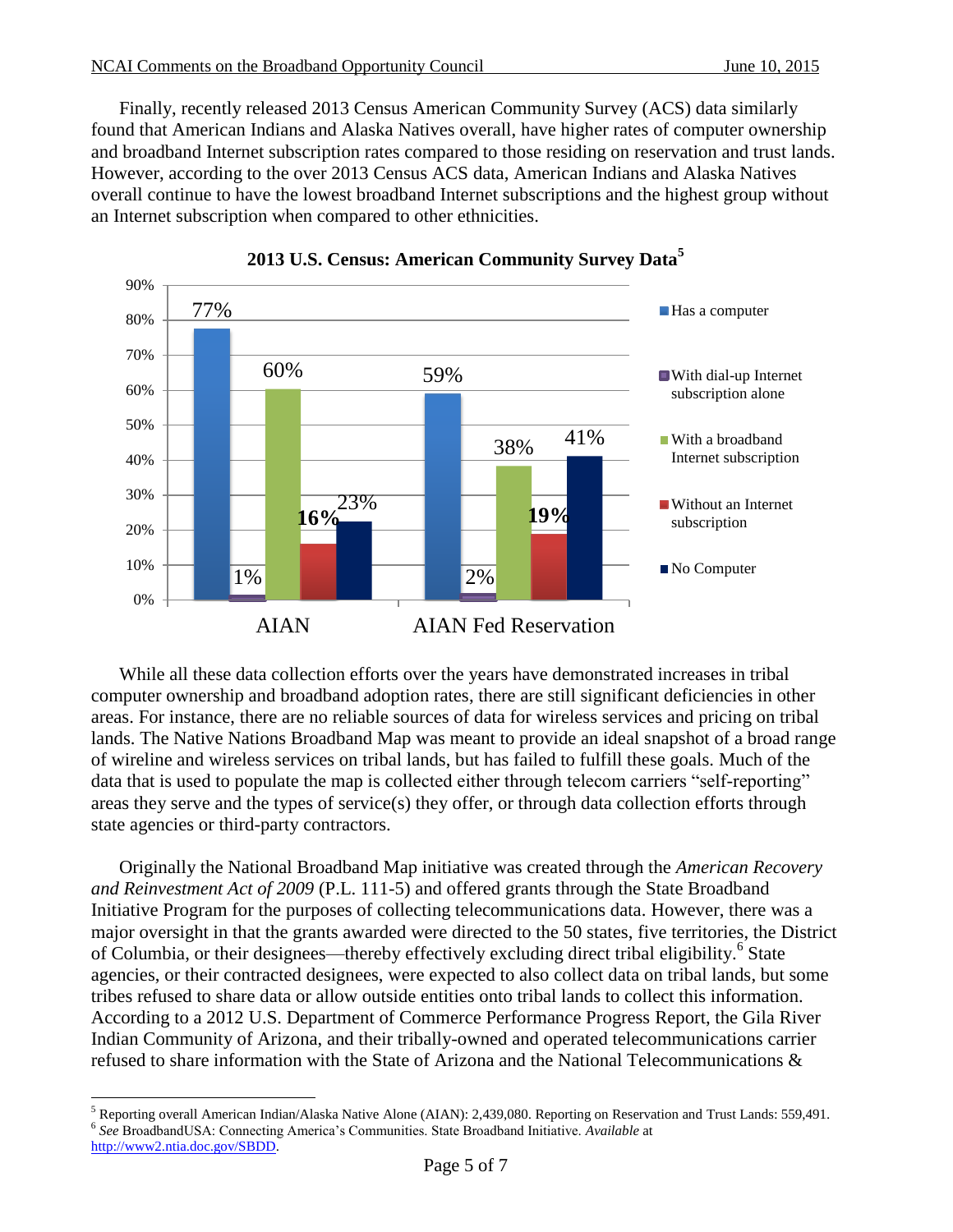Information Administration.<sup>7</sup> Although the Report didn't specify the reasons for the Gila River Indian Community's refusal to participate in the data collection efforts, similar instances of tribes refusing to share their data or information with outside entities can be found in other areas. Data collection and retention has more recently been held as an exercise of tribal sovereignty since many tribes have historic issues with sensitive information being exploited by non-tribal individuals. A key example of this infringement dates back to the early anthropological and archaeological publishing of religious and cultural practices, or seizing of sacred cultural items and ancestral burial remains by non-tribal researchers.

Nevertheless, empowerment of tribes to collect this information for their own uses and purposes should be the paramount focus in any future telecommunications data collection efforts. Enabling tribes to determine how they collect this information, either through partnerships or through their own efforts, will uplift tribal sovereignty and advance self-determination. Additionally, it would be beneficial to collect information regarding "dark fiber" located within or adjacent to tribal lands. Such information would not only benefit rural and tribal communities, but could also possibly foster business relationships between such entities.

## **ENCOURAGING INPUT BY THE FEDERAL COMMUNICATIONS COMMISSION AND FIRSTNET**

The primary law governing our telecommunications sector is the *1934 Communications Act* (P.L. 73-416), which was last amended in 1996 due to rapid advances in wireless and cable technologies. While the recognition of tribal sovereignty and requirements for tribal consultation were excluded from the original Act—and subsequent amendments in the *1996 Telecommunications Act* (104-104)—the FCC has exercised administrative flexibility to ensure tribal matters are addressed in its rulemakings. The 1996 amendments created six universal service principles to meet the goals of providing affordable and quality telecom services across the country.

To meet these mandated goals, the 1996 Telecommunications Act created the Universal Service Fund (USF) to provide financial subsidies and offset costs for the deployment of telecommunications services, especially in rural areas and for low-income individuals. The USF is comprised of four programs—the Connect America Fund (formerly the High Cost Fund); the lowincome (Lifeline/Link-Up) program; the Schools & Libraries (E-rate) program; and the Rural Health Care Program. The USF is not funded through the collection of taxes but instead through service fees collected from wireline and wireless phone companies and voice over internet protocol (VoIP) providers. While the FCC regulates the telecom industry and manages the USF, the USDA Rural Utilities Service predominantly funds deployment of the nation's telecommunications infrastructure. This is why it is so crucial that the FCC be involved in the Broadband Opportunity Council as changes in regulations determining the disbursement of USF subsidies could affect how tribal providers have planned to pay their USDA loans for telecommunications infrastructure.

Additionally, the First Responder Network Authority (FirstNet) should be included in discussions with the Broadband Opportunity Council. FirstNet is poised to begin build-out of a nationwide public safety broadband network for first responders, which is also purported to provide auxiliary economic and residential services in non-emergency times. NCAI was one of the first tribal entities that NTIA contacted regarding tribal inclusion since it was created by the *Middle* 

 $\overline{a}$ 7 *See* U.S. Department of Commerce, Performance Progress Report. Arizona – Government Information Technology Agency. February 24, 2012. *Available* at [http://www2.ntia.doc.gov/files/grantees/04-50-m09045\\_arizona\\_department\\_of\\_administration\\_](http://www2.ntia.doc.gov/files/grantees/04-50-m09045_arizona_department_of_administration_-_adoa_ppr2012_q1.pdf)  $adoa$  ppr $2012$  q1.pdf.